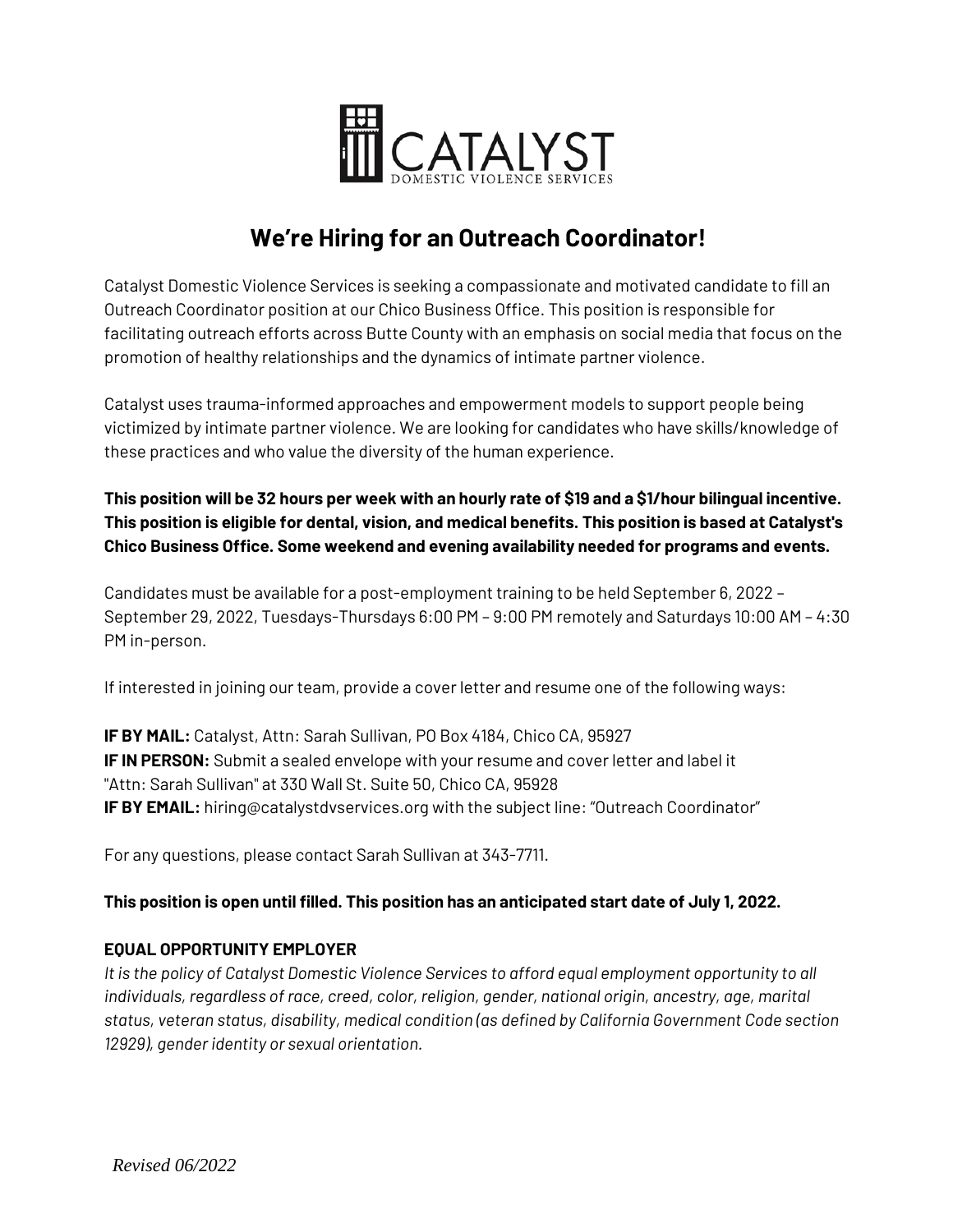

| <b>POSITION:</b>       | Outreach Coordinator                                                                                                                                                                       |
|------------------------|--------------------------------------------------------------------------------------------------------------------------------------------------------------------------------------------|
| <b>RESPONSIBLE TO:</b> | <b>Prevention &amp; Outreach Program Manager</b>                                                                                                                                           |
| <b>JOB SUMMARY:</b>    | Facilitate outreach efforts across Butte County with an emphasis on social<br>media that focus on the promotion of healthy relationships and the dynamics<br>of intimate partner violence. |

#### **RESPONSIBILITIES:**

- Demonstrate commitment to the agency's mission and values;
- Participate in the development and implementation of the agency strategic plan;
- Direct services, including but not limited to: crisis intervention (phone/drop-in), resource and referral, emergency transportation, shelter assessment and welcoming process;
- Social Media Management and Content Creation:
	- o Maintain current knowledge of technologies, strategies, and trends used on social media platforms;
	- o Promote healthy relationships, violence awareness, and violence prevention, and build relationships with community partners through the management of Catalyst's social networking sites
	- o Develop and coordinate dynamic and informative community awareness social media campaigns including annual Domestic Violence Awareness Month (DVAM) in October and Teen Dating Violence Awareness and Prevention Month (TDVAM) in February;
	- o Create informational and educational social media graphics using the Catalyst Stylescape;
	- o Create informational and educational social media videos;
	- o Create social media content (graphics and videos) that focuses on LGBTQ+ healthy relationships and intimate partner violence
	- o Attend HAVEN events to photograph for social media;
- Suggest and implement agency outreach strategies that are congruent with agency priorities;
- Develop press releases for agency events and distribute to local news sources;
- Participate in community collaborative meetings;
- Participate in Quarterly Love Chats with Catalyst Podcast with Prevention Advocates;
- Facilitate opportunities for youth and adults who identify as LGBTQ+ to participate in identity affirming activities and learn about relationship abuse and healthy relationships including but not limited to:
	- o Participate on Stonewall Chico Pride Planning committee
	- o Coordinate Chico Pride Teen Dance
- Collaborate with Prevention & Outreach Program Manager to coordinate tri-annual Volunteer Training;
- Maintain a master calendar of outreach events and coordinate with Volunteer Program Coordinator to find volunteer coverage as needed;

*Revised 06/2022*